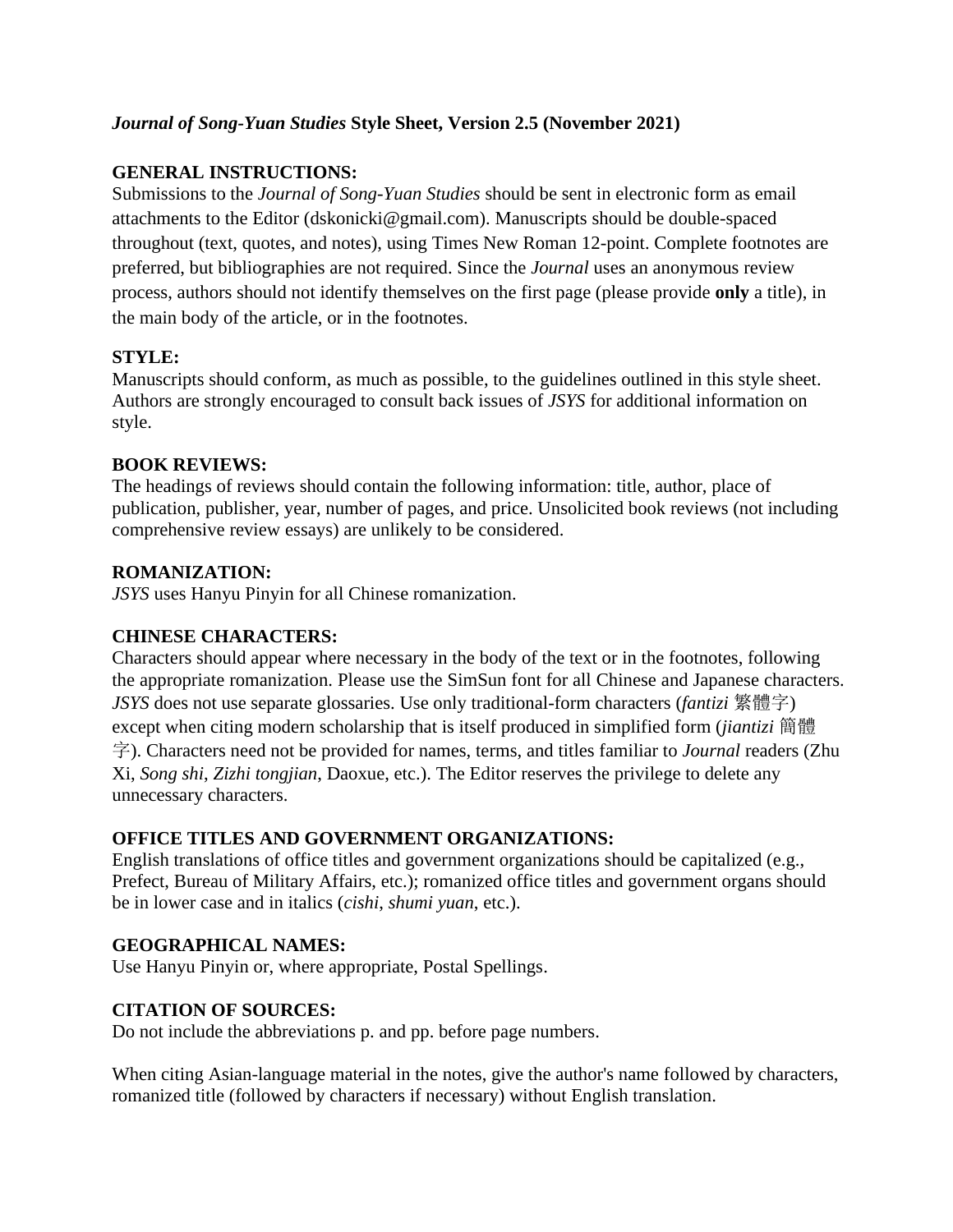Foreign language titles may be translated in the body of the article and then referred to consistently either by original or translated title.

# **WHEN PREPARING YOUR SUBMISSION:**

- 1. Use Times New Roman 12-point, double-spaced, for all of the main text (even block quotations). Use the same font, double-spaced, for footnotes and bibliography. Use SimSun for Chinese text.
- 2. Use only one space after periods, colons, exclamation points, question marks, quotation marks: any punctuation that separates two sentences.
- 3. Please make sure that there is a single space between all Chinese characters and the neighboring English text. These spaces can be hard to see in Microsoft Word, but will make converting these into PDFs much easier for our typesetter.
- 4. The top, bottom, left, and right margins of your manuscript should each measure one inch.
- 5. Distinguish between "cf" and "see" in your footnote references. "Cf" means "compare"; "see" means "see." Whenever possible, provide italics rather than underlining.
- 6. Avoid Latin abbreviations (Ibid., op. cit., etc.) in footnote references. Instead, use short or abbreviated forms of author names and/or titles.
- 7. Please do not hyphenate your submission.
- 8. Do not use any hidden formatting commands.

## **Please use this standard formatting for footnotes to** *CHoC* **vol. 3:**

John K. Fairbank and Denis Twitchett, "General Editors' Preface," in *The Cambridge History of China, Vol. 3: Sui and T'ang China, 589–906, Part One*, ed. Denis Twitchett (Cambridge, UK: Cambridge University Press, 1979), vi.

## **Please use this standard formatting for footnotes to Parts One & Two of** *CHoC* **vol. 5:**

Lau Nap–yin and Huang K'uan–chung, "Founding and Consolidation of the Sung Dynasty under T'ai-tsu (960–976), T'ai-tsung (976–997), and Chen–tsung (997–1022)," in *The Cambridge History of China, Vol. 5, Part One: The Sung Dynasty and Its Precursors, 907–1279*, ed. Denis Twitchett and Paul Jakov Smith (Cambridge, UK: Cambridge University Press, 2009), 248–49.

Joseph P. McDermott and Shiba Yoshinobu, "Economic Change in China, 960–1279," in *The Cambridge History of China*, *Vol. 5, Part Two: Sung China, 960–1279*, ed. John W. Chaffee and Denis Twitchett (Cambridge, UK: Cambridge University Press, 2015), 321–85.

## **Citing major sinological journals:**

Always abbreviate & italicize *JSYS*.

If *Harvard Journal of Asiatic Studies* OR *Journal of the American Oriental Society* appears more than once in your manuscript's footnotes, abbreviate it in all further references as *HJAS* or *JAOS*.

But ALWAYS spell out *T'oung Pao* or *Asia Major*.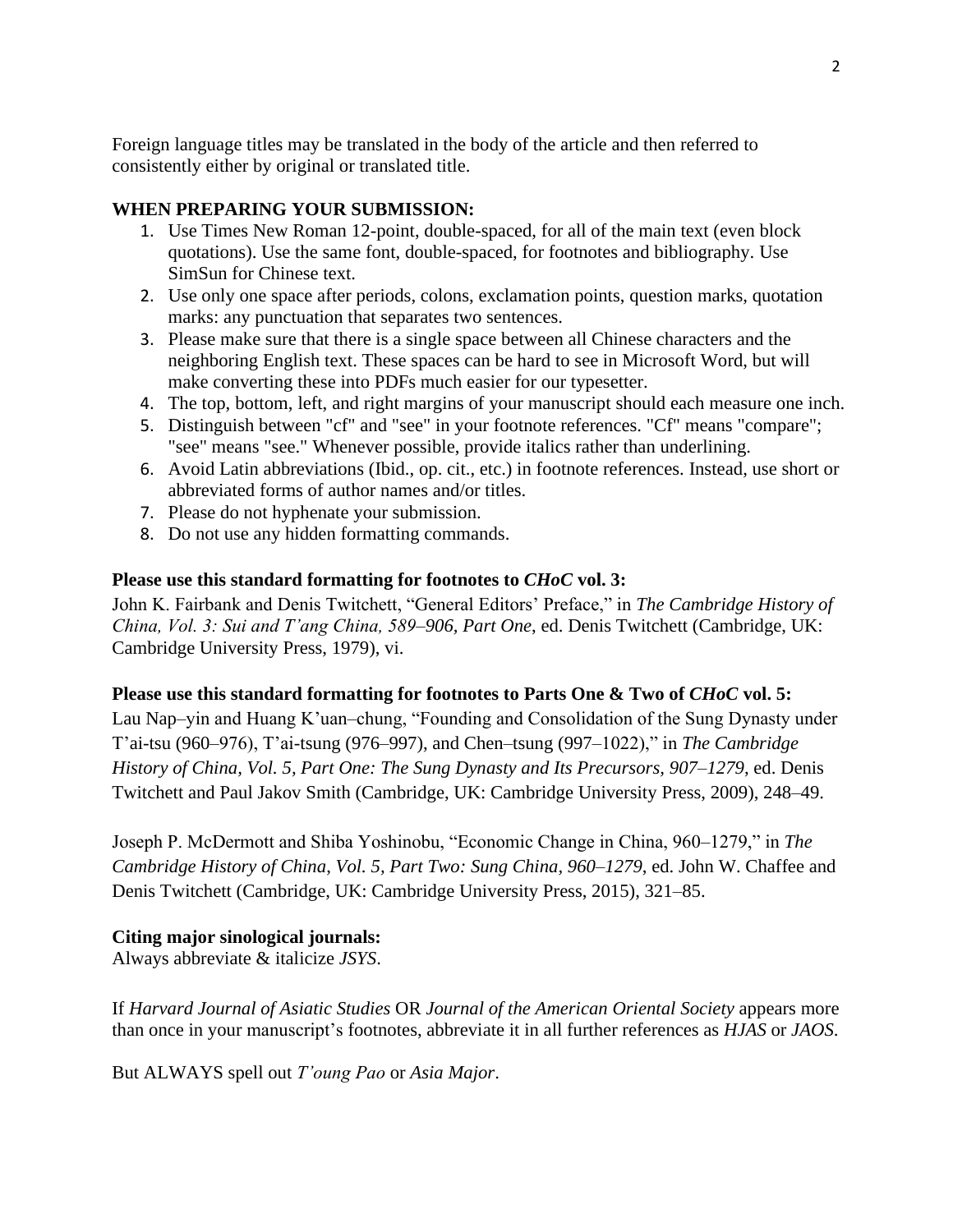For *Asia Major*, the series name isn't italicized, and goes inside parentheses: *Asia Major* (New Series) 4.1 **OR** *Asia Major* (Third Series) 19.2

## **Places of Publication:**

Cambridge, Mass. Cambridge, UK Taipei, NOT Taibei Xi'an, NOT Xian Distinguish Shanxi 山西 and Shaanxi 陝西 Tokyo and Kyoto, NO MACRONS Use longer abbreviations for U.S. state names (Colo. NOT CO; N.J. NOT NJ; Calif. NOT CA)

### **Publishers:**

University of Hawai'i Press, NOT Hawaii For romanization of the names of Chinese and Japanese publishers, only capitalize the first letter: Zhonghua shuju, Wenhai chubanshe, Henan daxue chubanshe, Kyūko shoin

## **Citing primary & secondary sources**

Spacing issues: *Song shi* 宋史*, NOT Songshi Xin Wudai shi* 新五代史 *Jiu Tang shu* 舊唐書, *Xin Tang shu* 新唐書

### General rules for volume/*juan*/page ranges:

Volume number:*juan* number.page number

For titles of shorter documents, provide pinyin inside quotation marks and characters outside quotation marks

## "hereafter" and "henceforth"

In the first footnote reference for a journal or primary source title that appears more than 3 times in your footnotes, use "henceforth" & "hereafter" in lower case: *Xu zizhi tongjian changbian* 續資治通鑑長編, henceforth *XCB Harvard Journal of Asiatic Studies,* hereafter *HJAS*

Footnote format for abbreviated Chinese titles:

*Sibu congkan > SBCK Siku beiyao > SBBY Song huiyao jigao > SHY Song shi > SS Quan Song wen > QSW*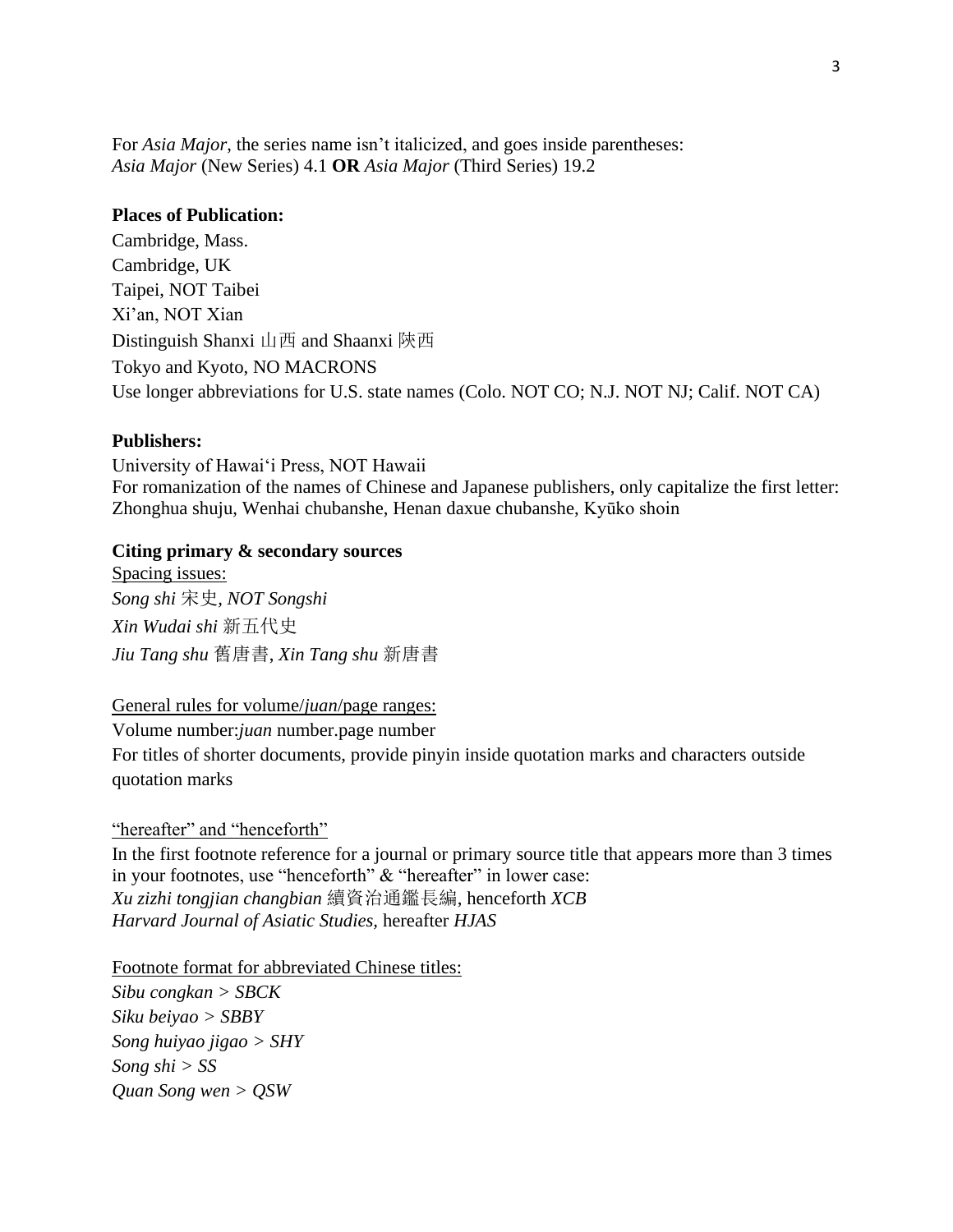*Wenyuange siku quanshu > SKQS Xu zizhi tongjian changbian > XCB*

*SS* 451.15469 or *XCB* 123.4567 or *QSW* 266:5994.16–20

For primary source collections with titled sections:

For *Song huiyao jigao*: provide section title in normal (not italicized text) with Chinese characters for first appearance: *SHY*, Xingfa 刑法 12.1a.

#### For *Quan Song wen:*

For *Quan Song wen*, abbreviate as *QSW* in second through last references*:*  Lou Yue 樓鑰, "Chaoqing dafu zhishi Wang jun muzhiming" 朝請大夫致仕王君墓誌銘, *QSW* 266:5994.16–20.

#### For *Quan Song biji*:

Series number.volume number:juan number.page number Zhou Bida, "Guanzhi zhaoshi" 館職召試, in *Erlao tang zazhi* 二老堂雜誌, *Quan Song biji* 全宋 筆記 ed. (Zhengzhou: Daxiang chubanshe, 2012), 5.8:1.346.

#### **Pinyin for titles of Chinese & Japanese secondary sources:**

| 北宋 as Bei Song               | NOT BeiSong | BUT, if it's Japanese: 北宋 as HokuSō |
|------------------------------|-------------|-------------------------------------|
| 南宋 as Nan Song               | NOT NanSong | BUT, if it's Japanese: 南宋 as NanSō  |
| 唐宋 as Tang Song NOT TangSong |             | BUT, if it's Japanese: 唐宋 as TōSō   |

#### **Citing doctoral dissertations & master's theses:**

| Ph.D. diss. | NOT PhD or Ph. D. |
|-------------|-------------------|
| M.A. thesis | NOT MA or M. A.   |

#### **Numbers and numbering:**

Spell out all cardinal numbers below 100, except when they appear as percentages: "eighty-three" but "83%."

Spell out all ordinal numbers: "eleventh" not "11<sup>th</sup>"

use en-dashes (–) NOT hyphens (-) for all date and page ranges.

use all digits in years for date ranges (1068–1077, NOT 1068–77)

follow *Chicago Manual* guidelines for page ranges: 768–93, not 768–793; 106–7, not 106–107